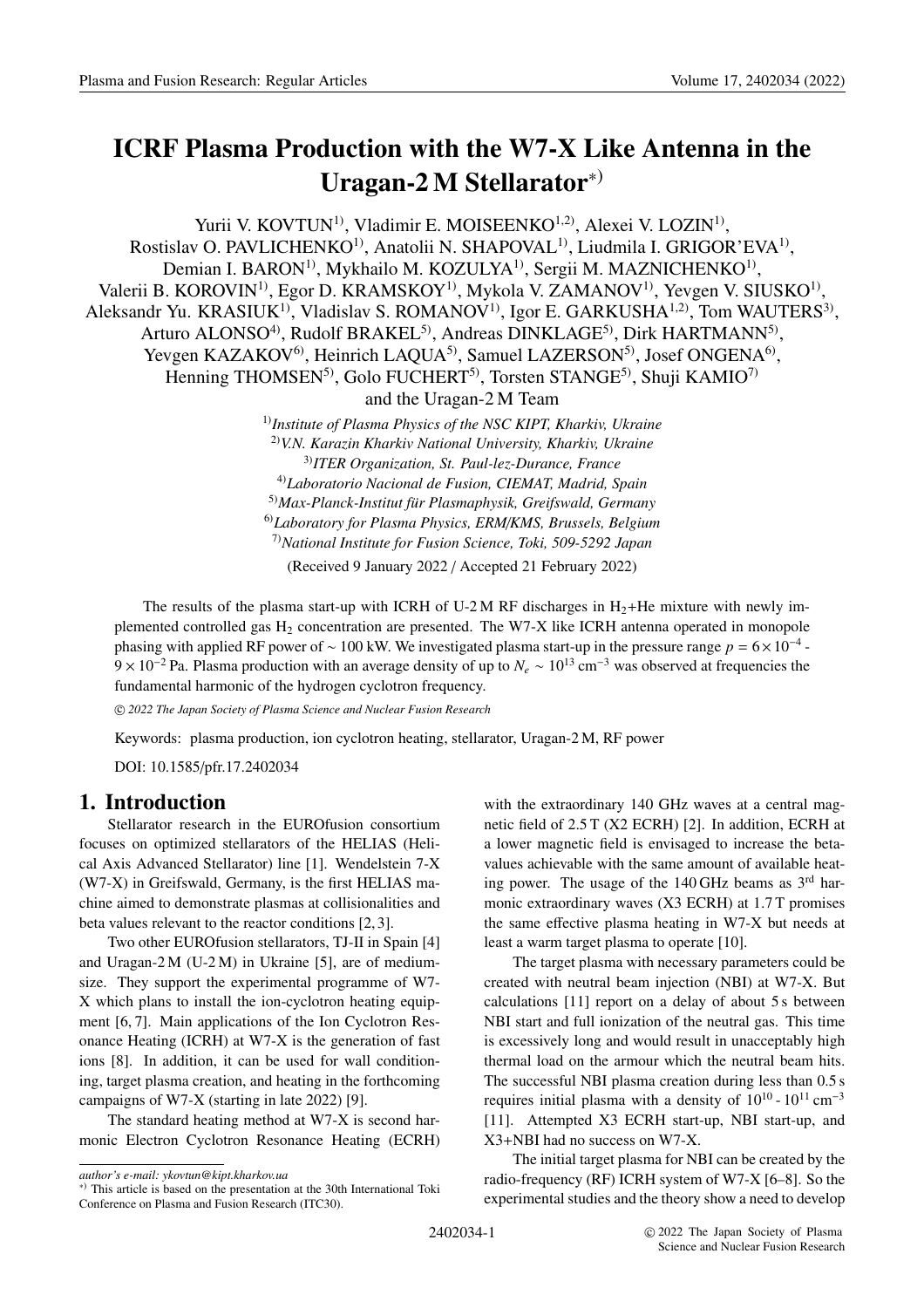ICRH start-up scenarios for W7-X at 1.7 T.

A two-strap antenna mimicking the W7-X antenna was installed on U-2 M to support ICRH experiments at W7-X [5, 12]. In U-2 M, the first research on plasma creation was carried out in helium [5]. The plasma density higher than  $10^{12}$  cm<sup>-3</sup> was produced near the fundamental hydrogen cyclotron harmonic. The key requirement for this scenario is the presence of minority ions in plasma for which an ion cyclotron resonance zone exists in the plasma column. The major mechanism of plasma production is ionization by electron impact. The electron plasma component is heated by the slow wave (SW) [5]. At low densities, plasmas are heated by SW excited by the antenna directly. Since the power needed for this is low, good antenna coupling to the SW is not necessary. At higher densities, the fast wave excited by the antenna converts to the SW at the Alfvén resonance layer. The SW propagates towards the lower hybrid resonance layer, where it is fully absorbed.

The scenario developed at U-2 M [5] was qualified for ICRH plasma generation in the Large Helical Device [13]. The LHD experiments demonstrated the possibility to use ICRH plasma creation scenario [5] at large toroidal stellarator type devices.

This paper presents new findings from U-2 M on RF discharge production in He atmosphere with hydrogen minority, as a continuation of the work that was initiated in [5]. Dramatically improved results emerge from RF discharges in  $H_2$ +He mixture with newly implemented control on  $H_2$  concentration.

### **2. Experimental Setup and Diagnostic Methods**

The experiments were carried out at U-2 M (see Fig. 1). U-2 M device is a medium-size stellarator of torsatron type [14, 15]. The major radius of the device is  $R =$ 1.7 m, the vacuum chamber minor radius is  $r_c = 0.34$  m, the average plasma radius is  $r_p < 0.24$  m and the toroidal magnetic field at the toroidal axis is  $B_0 < 0.6$  T.

The creation of a  $H_2+He$  gas mixture with different relative concentrations was carried out in the gas premixing system of U-2 M [16]. This system allows one to work at various gas flows rates in the U-2 M chamber, while keeping a constant gas composition. The gas mixture is puffed into U-2 M through the gas puffing system SNA-2-01 [16]. The percentage of He and  $H_2$  in the mixture was derived through partial gas pressures measurements inside the vacuum chamber U-2 M using a mass-spectrometer IPDO-2 (partial pressure meter omegatron OPPM-2) [16].

Plasma is created with the W7-X-like two-strap antenna that consists of two parallel poloidal straps (width is  $0.06$  m and the length is  $0.6$  m) [5, 12]. The antenna is used in monopole phasing and is powered by the Kaskad-1 (K-1) RF generator [17]. The RF generator anode voltage was varied stepwise as follows:  $U_{a1} \approx 0.4 \times U_a$  at the start,  $U_{a2} \approx 0.6 \times U_a$  at step 1 and maximal anode voltage



Fig. 1 General view of stellarator Uragan-2 M.



Fig. 2 Sketch of chord measurements in comparison to the vacuum flux surfaces at the particular toroidal position of U-2 M. P is impact parameter.

*U*<sup>a</sup> was set at step 2, shutdown is done at step 3. The RF power value was calculated according to the measurements of the forward and backward waves' amplitudes.

The average electron density is measured with the super-heterodyne interferometer at 140 GHz frequency [18]. The plasma optical emission was recorded with the monochromator-spectrograph SOLAR TII (SOL Instruments Ltd) model MS7501i (Czerny–Turner optical scheme) with a photomultiplier.

The database in Ref. [19] was used to identify the optical emission lines. A poloidal scan of integral emission optical lines was made using 41 chords with uniformly distributed impact parameters, P, the vertical positions of the viewing line at the vessel major radius (see Fig. 2). The optical line intensities are measured using a pulse-by-pulse technique. Separate optical diagnostic methods were used to determine the temperature of the electrons and ions. These measurements were taken along the central chord. The averaged electron temperature was determined from spectral line intensity ratios (line-ratio method) of He I (471.3 nm) and He I (504.8 nm) [20, 21]. The ion temperature was measured from the broadening of the spectral lines of ions He<sup>+</sup> (He II 468.6 nm) and  $C^+$  (C II 426.7 nm) [20, 22].

#### **3. Experimental Results and Discussion**

The first experiments with the  $H_2$ +He mixture showed that the average density of the generated plasma is significantly higher than that obtained earlier in pure He [5]. For example, at the same injected RF power of ∼90 kW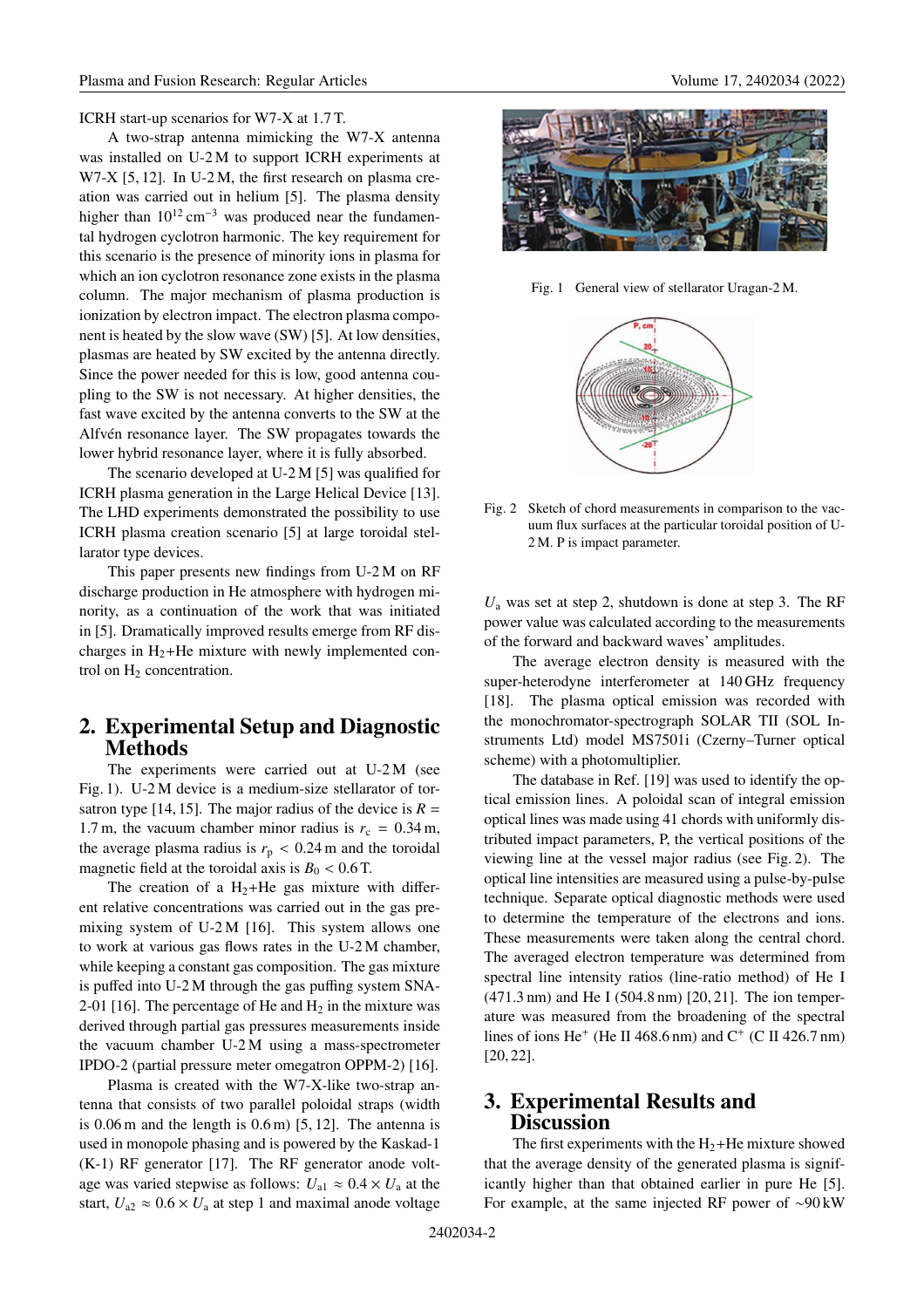

Fig. 3 Time evolutions of RF power; average plasma density; optical emission intensities of  $H<sub>\alpha</sub>$  (656.2 nm), He I, (447.15 nm) and C II (426.7 nm).  $(U_a = 8 \text{ kV}, f =$ 4.9 MHz,  $B_0 = 0.35$  T,  $K_\varphi = 0.32$ , working gas  $14\%$ H<sub>2</sub>+ 86%He,  $p = 8.4 \times 10^{-3}$  Pa. The vertical lines show characteristic time moments of duty cycle of RF generator.)

 $(U_a = 7.5 \text{ kV}, f = 4.9 \text{ MHz}, B_0 \approx 0.34 \text{ T}$ , the maximum average plasma density was  $\approx 2.7 \times 10^{12}$  cm<sup>-3</sup> in He and  $\approx 8.3 \times 10^{12}$  cm<sup>-3</sup> in the 25%H<sub>2</sub>+75%He mixture, which is ∼3 times greater in the second case. The initial pressure of the mixture  $(5.4 \times 10^{-3} \text{ Pa})$  was ~ 20 times lower than the pressure  $(1.06 \times 10^{-1}$  Pa) in the He discharge.

Figure 3 shows typical time dependences of the RF power, average density, and spectral line intensities. In the time interval  $t = 10 - 15$  ms, the breakdown, creation of the preliminary plasma, and growth of the plasma density occur sequentially (see Fig. 3). The intensities of the He I, C II, and  $H_{\alpha}$  spectral lines also increase. Further ( $t = 15$ -18.5 ms) there is a further increase in the plasma density up to a maximum value of  $\approx 1 \times 10^{13}$  cm<sup>-3</sup>, and the intensities of the He I,  $H_{\alpha}$  spectral lines decrease, the C II line reaches its maximum value. With a decrease in RF power ( $t = 18.5 - 25$  ms), the plasma density decreases to a quasi-stationary value within  $(7-8) \times 10^{12}$  cm<sup>-3</sup>. After switching off the RF heating  $(t = 25 \text{ ms})$  plasma decay begins, and the intensity of the spectral lines He I and C II increases after some time. This may be due to a decrease in the temperature of the electrons and, consequently, to the recombination of  $He^+$  and  $C^{2+}$  ions.

The results of the chord measurements for the optical lines  $H_6$ , He I and He II are presented in Fig. 4 (for the location of the chords see Fig. 2). In the experiments, the excited neutral atoms lines appear, first hydrogen  $(H<sub>β</sub>)$  and,



Fig. 4 Time evolution of  $H_6$ , He I and He II chord distribution. (12%H<sub>2</sub>+88%He,  $B_0 = 0.335$  T,  $K_{\text{m}} = 0.324$ ,  $f =$ 4.9 MHz,  $U_a = 7$  kV,  $p = 9.974 \times 10^{-3}$  Pa. The vertical lines show time of duty cycle of RF generator.).

with a short time delay, helium (He I). Then the excited lines of the helium ion (He II) appear. As can be seen in Fig. 4, the radiation sources have the same dimensions as the plasma column ( $|P|$  < 15 cm). The maximum intensity of radiation is observed in the central region for all species.

The ionization energy threshold for He is 24.6 eV, for H is  $13.6$  eV and ions for He<sup>+</sup> is  $54.4$  eV, for C<sup>+</sup> is  $24.4$  eV, for  $C^{2+}$  is 47.9 eV [18]. Note that, as in [5], C IV and C V spectral lines were not observed. This is an indication of low electron temperature. The averaged electron temperature (determined by line-ratio method) was  $T_e \sim 10$  -15 eV for the plasma edge ( $13\%$ H<sub>2</sub>+87%He,  $B_0 = 0.346$  T,  $f = 4.9$  MHz,  $U_a = 7$  kV,  $p = 2.3$  10<sup>-3</sup> Pa).

The maximum temperature of the ions (measured from the broadening of the ion spectral lines) was  $T_i \approx$